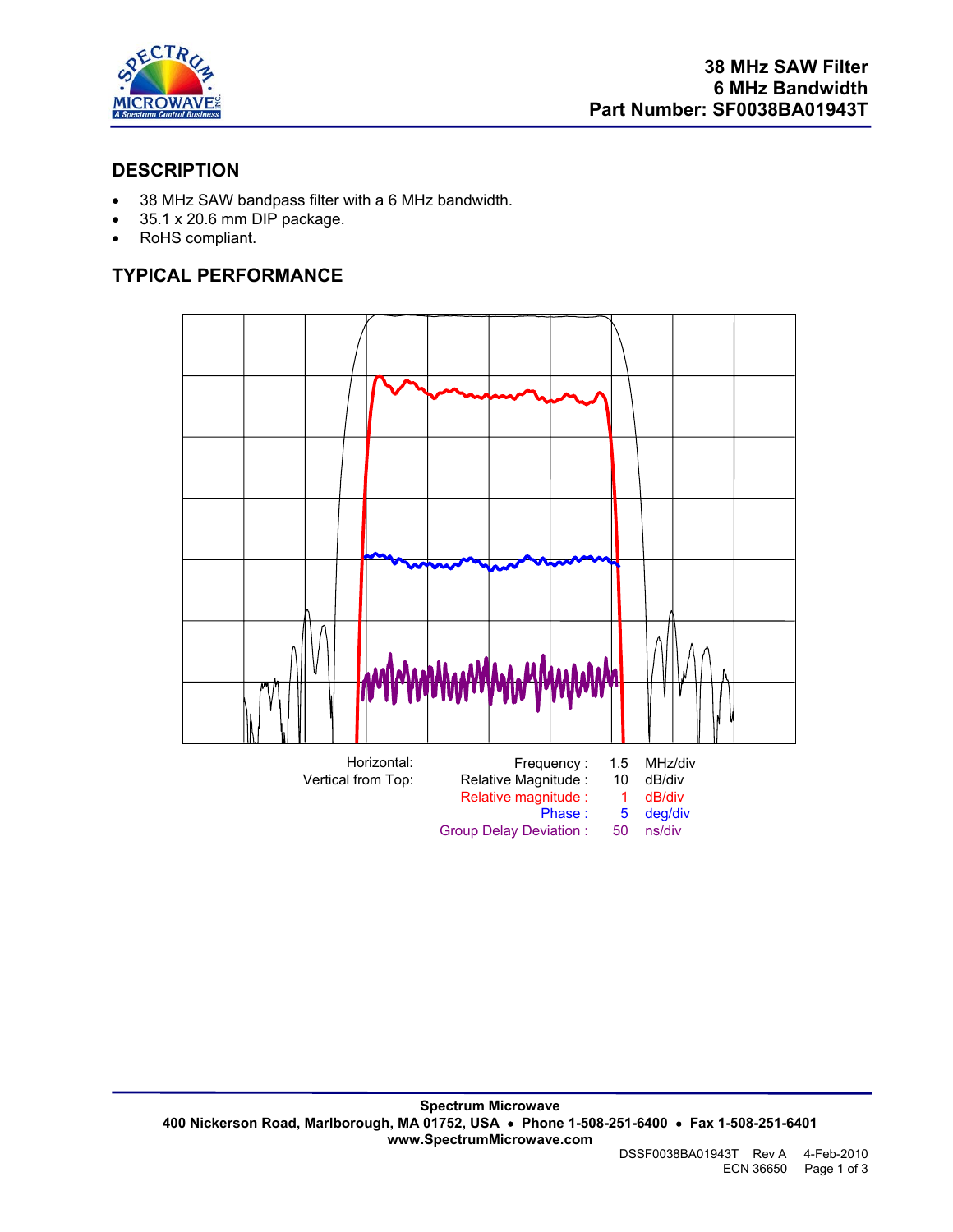

#### **SPECIFICATION**

| Parameter                          | Min   | Tvp   | <b>Max</b> | <b>Units</b> |
|------------------------------------|-------|-------|------------|--------------|
| Center Frequency (Fc) <sup>1</sup> | 37.90 | 38.00 | 38.10      | <b>MHz</b>   |
| <b>Insertion Loss</b>              |       | 23    | 25         | dB           |
| 1 dB Bandwidth                     |       | 5.90  |            | <b>MHz</b>   |
| 3 dB Bandwidth                     | 6.00  | 6.30  |            | <b>MHz</b>   |
| 38 dB bandwidth                    |       | 7.50  | 7.60       | <b>MHz</b>   |
| Amplitude Ripple <sup>2</sup>      |       | 0.5   | 1.0        | dB p-p       |
| Phase Ripple <sup>2</sup>          |       | 2     | 5          | deg p-p      |
| Group Delay Ripple <sup>2</sup>    |       | 40    | 75         | ns p-p       |
| Rejection (10 to 33.75 MHz)        | 45    | 50    |            | dB           |
| Rejection (42.25 to 70 MHz)        | 45    | 50    |            | dB           |
| <b>Absolute Delay</b>              |       | 2.5   |            | <b>us</b>    |
| Ambient Temperature (Tref)         |       | 25    |            | $^{\circ}$ C |
| Source/Load Impedance              |       | 50    |            | Ω            |

Notes: 1. Average of lower & upper 3 dB frequencies.

2. Measured over Fc+/-2.65 MHz

3. Typical change of filter frequency response with temperature is  $\Delta f = (T-T_{ref})^*Tc^*Fc$ , in ppm.

## **MAXIMUM RATINGS**

| Parameter                                   | Min |     | Max                      | ™U∐∏ns⊶ |
|---------------------------------------------|-----|-----|--------------------------|---------|
| Storage Temperature Range                   | -40 | 25  | 85                       | $\sim$  |
| Temperature Coefficient of Frequency (Tc) ` | -   | -74 | $\overline{\phantom{0}}$ | ppm/°C  |
| Input Power Level                           | -   |     | 10                       | dBm     |

#### **MATCHING CIRCUIT**



Note: External matching components are not required.